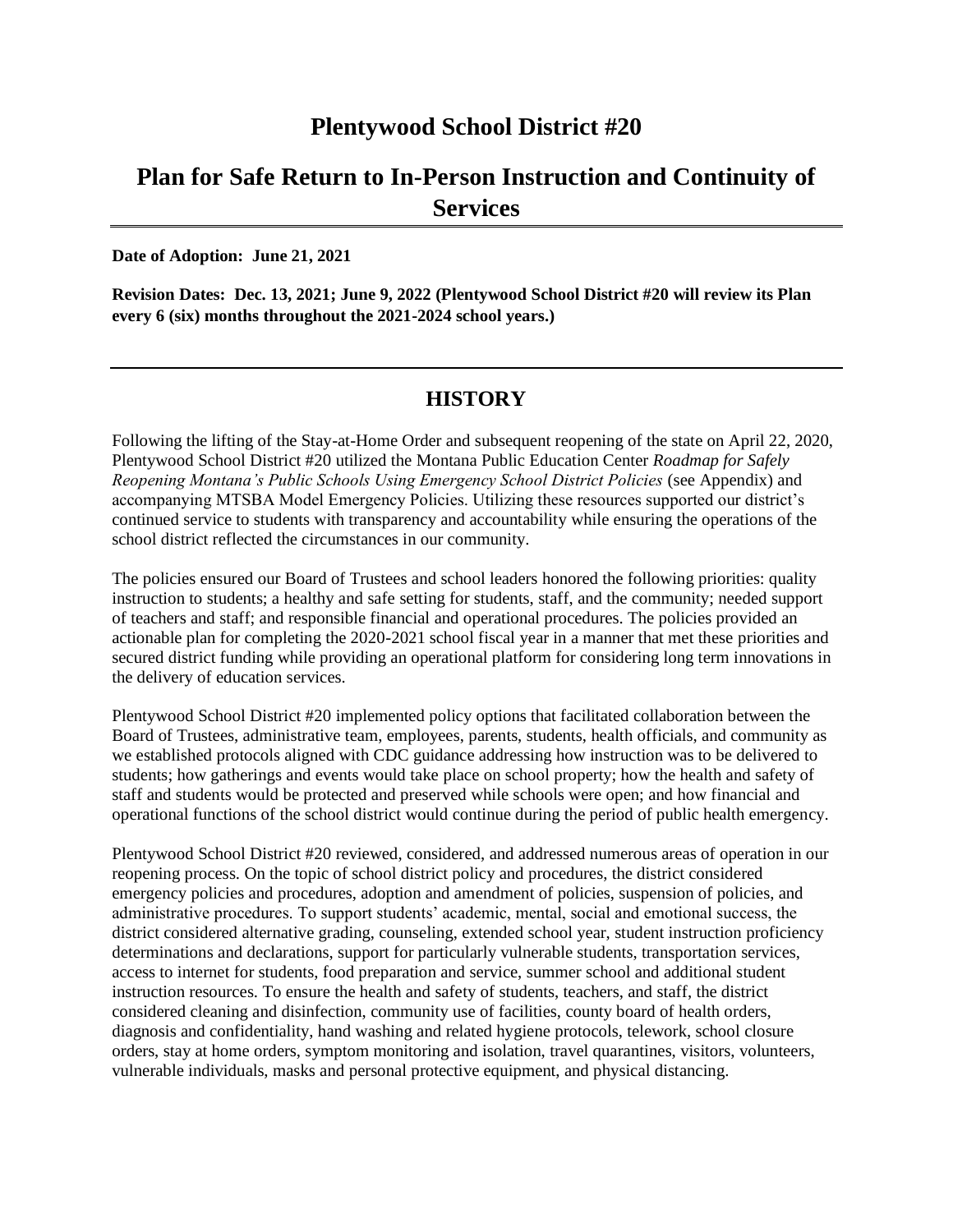Following the *Roadmap for Safely Reopening Montana's Public Schools Using Emergency School District Policies* (see Appendix) ensured Plentywood School District #20 has remained in compliance with guidance and best practices provided by federal, state, or local health officials. Our school district has continued to adapt and adjust our policies as new and updated guidance and best practices have become available.

Further, the policies provide options for consideration through input from our board of trustees, administrative team, employees, parents, students, health officials, and community as collaborative partners as we have worked our way through ever evolving changes due to the pandemic. By considering all possible perspectives and factors when making the decisions to adopt or adjust a policy, or to implement a policy, we focused on the health and safety of our students, staff, and community for delivery of learning and services to our students. The policies have enabled us to adjust our procedures and practices during different phases in compliance with guidance and best practices provided by federal, state, and local agencies.

Plentywood School District #20 will continue to follow the policies noted below while engaging in a reevaluation process every 6 (six) months to continue to ensure the health, safety and wellbeing of our students, teachers, staff, and community through 2024.

For a history of the adopted policies of Plentywood School District #20 for the emergency 1900 series, for the plan for instruction and services, and for the co-curricular activity plans for the 2020-21 school year, please see the Appendix at the end of this document or on the school's website.

## **UPDATED COMPLIANCE FOR THE DISTRICT'S PREVIOUSLY ADOPTED PLAN FOR THE SAFE RETURN TO IN-PERSON INSTRUCTION AND CONTINUITY OF SERVICES**

Section 2001(i) (3) of the ARP Act states that a school district that developed a plan for the safe return to in-person instruction and continuity of services prior to the date of enactment of the ARP Act will be deemed to have met the requirement to develop a plan under section 2001(i) (1) as long as the plan meets the statutory requirements (*i.e.,* is publicly available on the LEA's website and was developed after the LEA sought and took into account public comment).

The School District's plan meets the requirements of Section 2001(i) (1) and (i) (2) of the ARP Act. The School District's plan is available on our website and, as noted above, was developed through a process that included extensive public comment. Further, we have, as part of the organization of the School District's plan for purposes of the ARP Act, revised the School District's plan at a meeting held on June 21, 2021 that included not just a notice of opportunity for public input but which specifically invited meaningful consultation with and input from: students; families; school and district administrators (including special education administrators); teachers, principals, school leaders, other educators, school staff, and their unions; and stakeholders representing the interests of children with disabilities, English learners, children experiencing homelessness, children in foster care, migratory students, children who are incarcerated, and other underserved students.

We have considered the input of all affected parties and have carefully deliberated regarding the best possible means by which our district can provide safe effective learning environments for each of our students.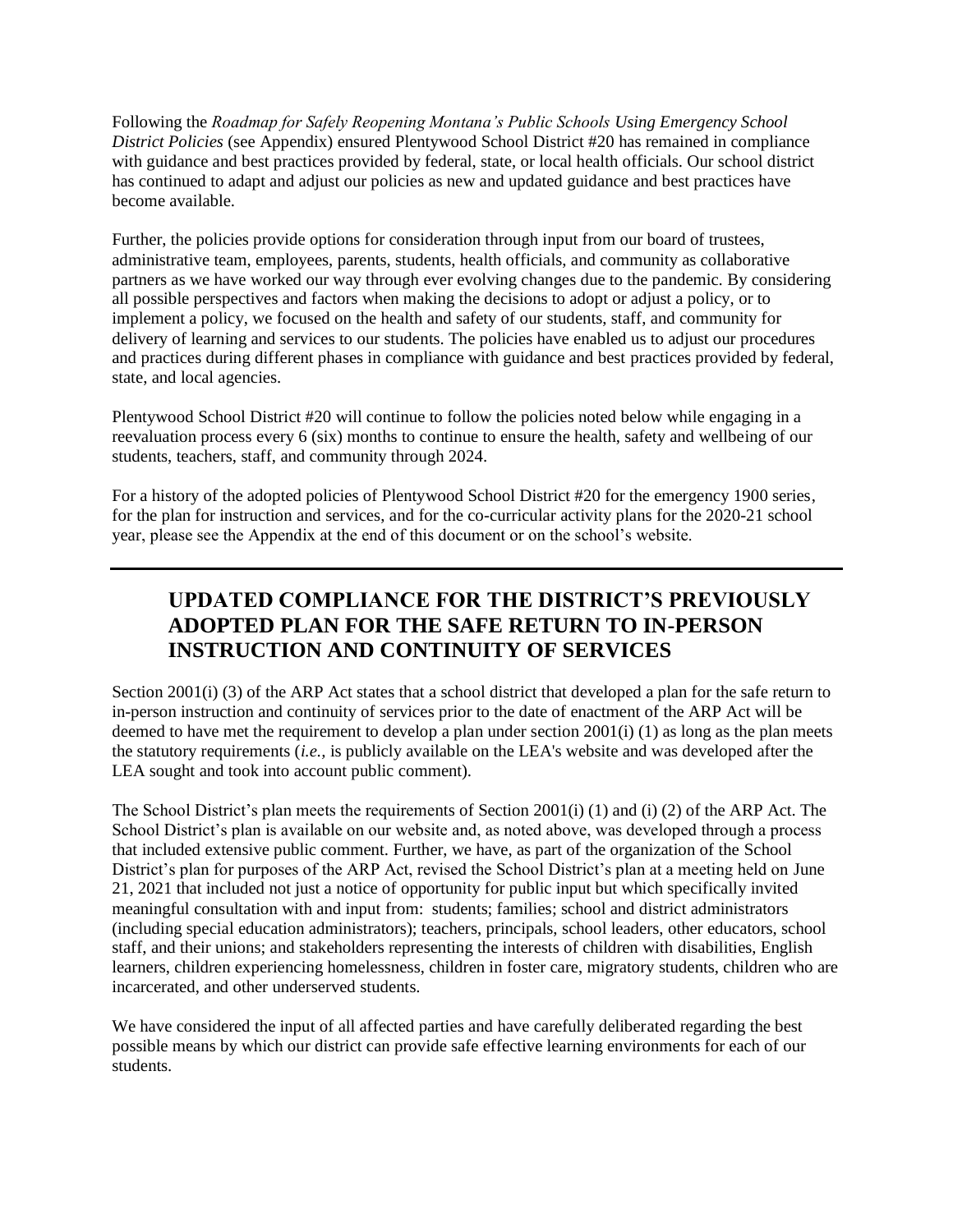## **SAFETY MEASURES**

The District is taking the following measures to safely provide in-person instruction, including consideration of guidance by the CDC and state and local health officials as follows:

#### **Universal and correct wearing of masks**

Upon the lifting of the mask mandates at the state and local level and coupled with staff being offered their second doses of the COVID-19 vaccine, Plentywood School District #20 moved to masks being optional for wear for staff, students, and public on its school grounds on April 7, 2021. Masks being required of persons on school grounds will only be reinstated upon mandates from the state of Montana or the Sheridan County Health Department.

#### **Physical Distancing**

Plentywood School District #20 will continue to follow suggested guidelines from the Centers on Disease Control (CDC) with a minimum of 3 (three) feet physical distancing between persons in its buildings. Physical barriers will be made available as needed and requested to support this guidance.

#### **Handwashing and Respiratory Etiquette**

Plentywood School District #20 will continue to promote proper handwashing techniques and personal sanitation following coughing and sneezing as suggested by the Centers on Disease Control (CDC). Education will continue to be given by staff to students on this subject.

#### **Cleaning and Maintaining Healthy Facilities (including improving ventilation)**

Plentywood School District #20 will continue to follow suggested means and methods on the cleaning, sanitation, and disinfection of its facilities as per guidance from the Centers on Disease Control (CDC).

#### **Contact Tracing**

Plentywood School District #20 will continue to coordinate with the Sheridan County Health Department and perform contact tracing when requested.

#### **Diagnostic and Screening Testing**

Testing for the COVID-19 virus will be performed through local health facilities in Sheridan County, including the Sheridan County Health Department and the Sheridan Memorial Hospital.

#### **Vaccinations**

The District will act in accordance with state and federal law with respect to vaccinations for its staff and eligible students. Any students or staff requesting time to receive vaccinations will be granted excused leave if requested. The District will permit county health officials to perform vaccinations of staff on school facilities if requested.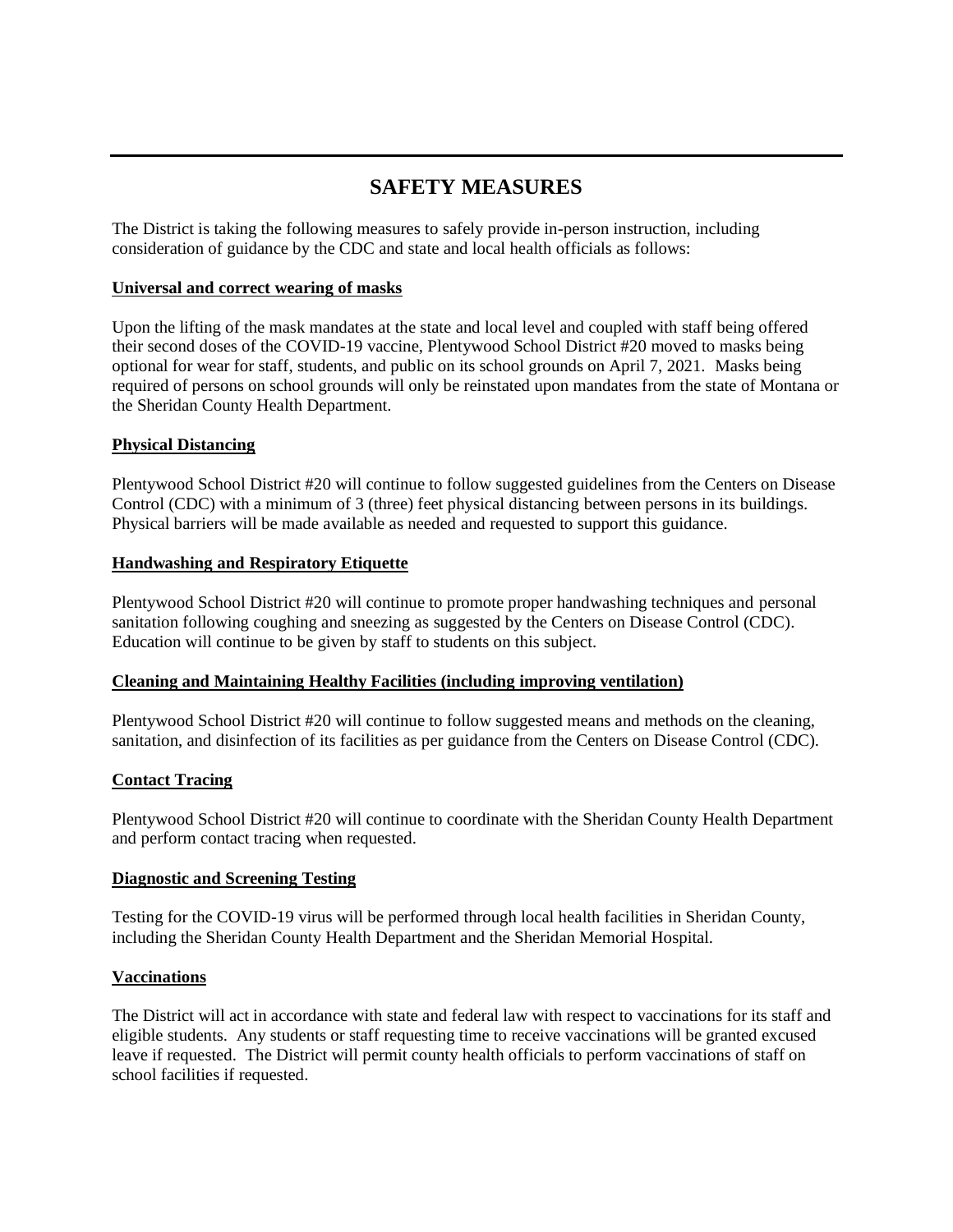The District will not refuse, withhold from, or deny a person any services, goods, facilities, advantages, privileges, licensing, educational opportunities, health care access, or employment opportunities based on the person's vaccination status.

#### **Accommodating Students with Disabilities**

The District will provide accommodations to its policies for students with disabilities as determined appropriate based upon the individual student needs and in accordance with an individual accommodation plan or individualized education plan. Students requiring accommodations should contact Mr. Rob Pedersen, Superintendent, to request information on plans for students with disabilities.

## **CONTINUITY OF SERVICES**

The District will provide for continuity of services as follows:

#### **Student Academic Needs**

Plentywood School District #20 will measure the students' academic progress and collect data for possible learning loss through screening programs such as Measure of Academic Progress (MAP) testing, Dynamic Indicators of Basic Early Literacy Skills (DIBELS) progress monitoring, easyCBM mathematics screener, the STAR Reading Assessment, and the Smarter Balanced Assessment. Our school will respond to learning loss with reading or math intervention programs that are research-based, Title I identification, tutoring services, peer mentoring, and our ICU program.

#### **Student Social, Emotional, and Mental Health Needs**

Plentywood School District #20 will identify social, emotional, and mental health needs through staff referrals and recommendations. We will also look to include more education in these areas through our guidance counseling curriculum and our health enhancement curriculum. Guest speakers will also be researched and contracted as needed. Plentywood School District #20 employs a certified guidance counselor and also contracts a certified school psychologist through the Sheridan-Daniels Special Education Cooperative that are available for specific student needs.

Students shall receive services in accordance with the applicable Individualized Education Plan or Section 504 Plan based on methods and locations agreed upon and documented by the applicable team to meet the student's needs and goals. Students shall have access to regular school counseling services whether their instruction is provided in an onsite, offsite or online setting. Staff shall promptly report any suspected student distress or concern to their supervisor for review and referral. Students receiving instruction in an offsite setting are governed by the staff obligation to report suspected child abuse or neglect. This policy in no way limits or adjusts the School District's obligations to homeless students or students in foster care. Applicable District policies serving these students, or this population of students remain in full effect.

**Other Student Needs** (which may include student health and food services)

Plentywood School District #20 utilizes a Summer Food Program that offers meals during the summer months and also during the school year for those who are learning remotely.